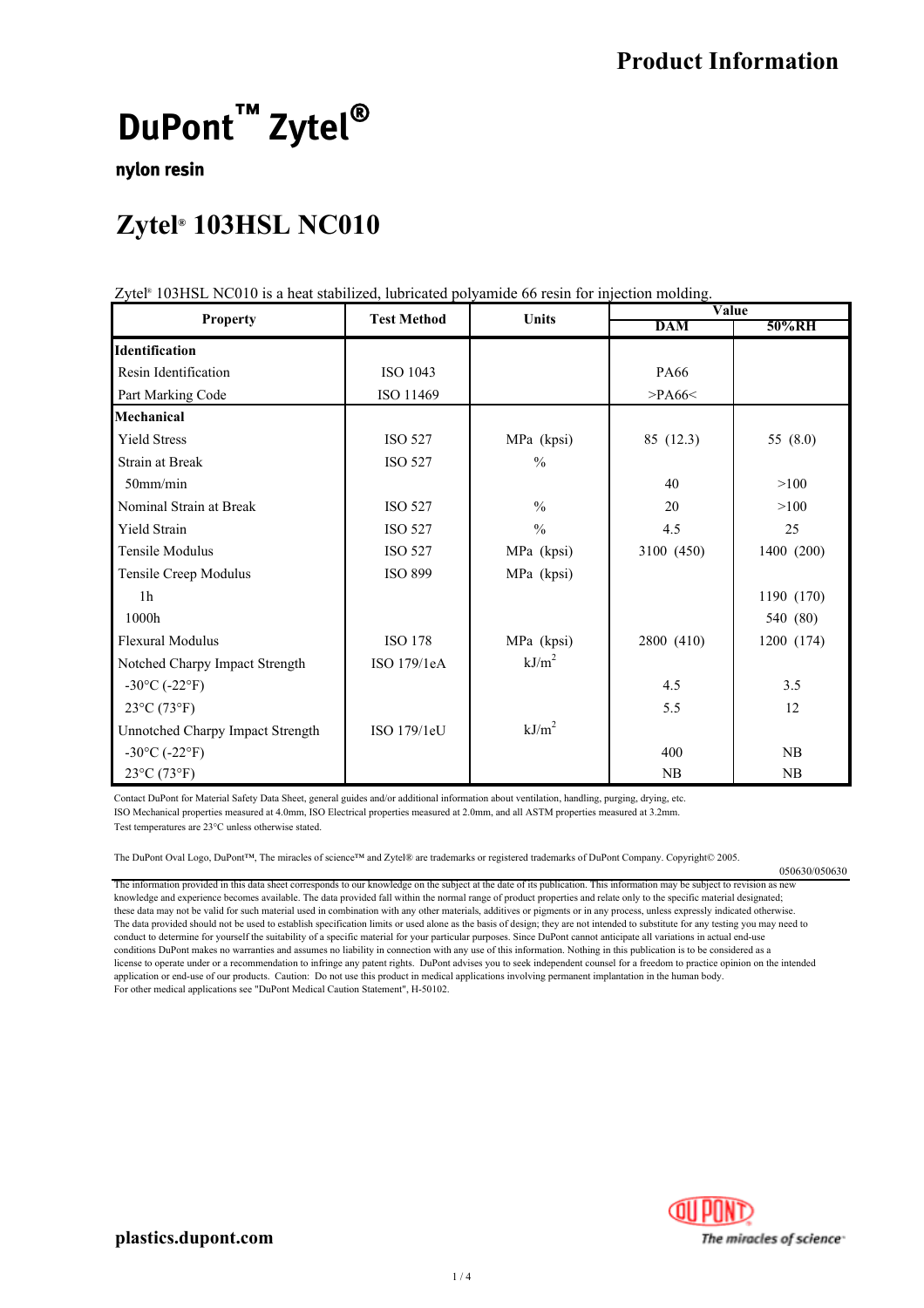### **Zytel**® **103HSL NC010**

| <b>Property</b>                       | <b>Test Method</b> | Units                        | Value      |                |
|---------------------------------------|--------------------|------------------------------|------------|----------------|
|                                       |                    |                              | <b>DAM</b> | 50%RH          |
| <b>Thermal</b>                        |                    |                              |            |                |
| Deflection Temperature                | ISO 75f            | $^{\circ}$ C ( $^{\circ}$ F) |            |                |
| 0.45MPa                               |                    |                              | 200 (392)  |                |
| 1.80MPa                               |                    |                              | 70 (158)   |                |
| Melting Temperature                   | ISO 11357-1/-3     | $^{\circ}$ C ( $^{\circ}$ F) |            |                |
| $10^{\circ}$ C/min                    |                    |                              | 262 (504)  |                |
| CLTE, Normal                          | ISO 11359-1/-2     | E-4/C $(E-4/F)$              |            |                |
| $23 - 55^{\circ}C(73 - 130^{\circ}F)$ |                    |                              | 1.1(0.61)  |                |
| CLTE, Parallel                        | ISO 11359-1/-2     | E-4/C $(E-4/F)$              |            |                |
| $23 - 55^{\circ}C(73 - 130^{\circ}F)$ |                    |                              | 1.0(0.55)  |                |
| Vicat Softening Temperature           | ISO 306            | $^{\circ}$ C ( $^{\circ}$ F) |            |                |
| 50N                                   |                    |                              | 238 (460)  |                |
| <b>Electrical</b>                     |                    |                              |            |                |
| <b>Surface Resistivity</b>            | IEC 60093          | ohm                          | 1E12       | 1E12           |
| <b>Relative Permittivity</b>          | <b>IEC 60250</b>   |                              |            |                |
| $1E2$ Hz                              |                    |                              | 3.8        | 12.8           |
| 1E6 Hz                                |                    |                              | 3.5        | $\overline{4}$ |
| Volume Resistivity                    | IEC 60093          | ohm m                        | 1E13       |                |
| Dissipation Factor                    | <b>IEC 60250</b>   | $E-4$                        |            |                |
| $1E2$ Hz                              |                    |                              | 75         | 5800           |
| 1E6 Hz                                |                    |                              | 165        | 700            |
| Electric Strength                     | IEC 60243-1        | kV/mm (V/ml)                 |            |                |
| 1.0 <sub>mm</sub>                     |                    |                              | 31 (786)   | 28 (710)       |
| <b>CTI</b>                            | IEC 60112          | V                            | 600        |                |
| <b>CTI</b>                            | <b>UL 746A</b>     | V                            |            |                |
| 3.0 <sub>mm</sub>                     |                    |                              | 600        |                |

Contact DuPont for Material Safety Data Sheet, general guides and/or additional information about ventilation, handling, purging, drying, etc. ISO Mechanical properties measured at 4.0mm, ISO Electrical properties measured at 2.0mm, and all ASTM properties measured at 3.2mm. Test temperatures are 23°C unless otherwise stated.

The DuPont Oval Logo, DuPont™, The miracles of science™ and Zytel® are trademarks or registered trademarks of DuPont Company. Copyright© 2

050630/050630

The information provided in this data sheet corresponds to our knowledge on the subject at the date of its publication. This information may be subject to revision as new knowledge and experience becomes available. The data provided fall within the normal range of product properties and relate only to the specific material designated; these data may not be valid for such material used in combination with any other materials, additives or pigments or in any process, unless expressly indicated otherwise. The data provided should not be used to establish specification limits or used alone as the basis of design; they are not intended to substitute for any testing you may need to conduct to determine for yourself the suitability of a specific material for your particular purposes. Since DuPont cannot anticipate all variations in actual end-use conditions DuPont makes no warranties and assumes no liability in connection with any use of this information. Nothing in this publication is to be considered as a license to operate under or a recommendation to infringe any patent rights. DuPont advises you to seek independent counsel for a freedom to practice opinion on the intended application or end-use of our products. Caution: Do not use this product in medical applications involving permanent implantation in the human body. For other medical applications see "DuPont Medical Caution Statement", H-50102.

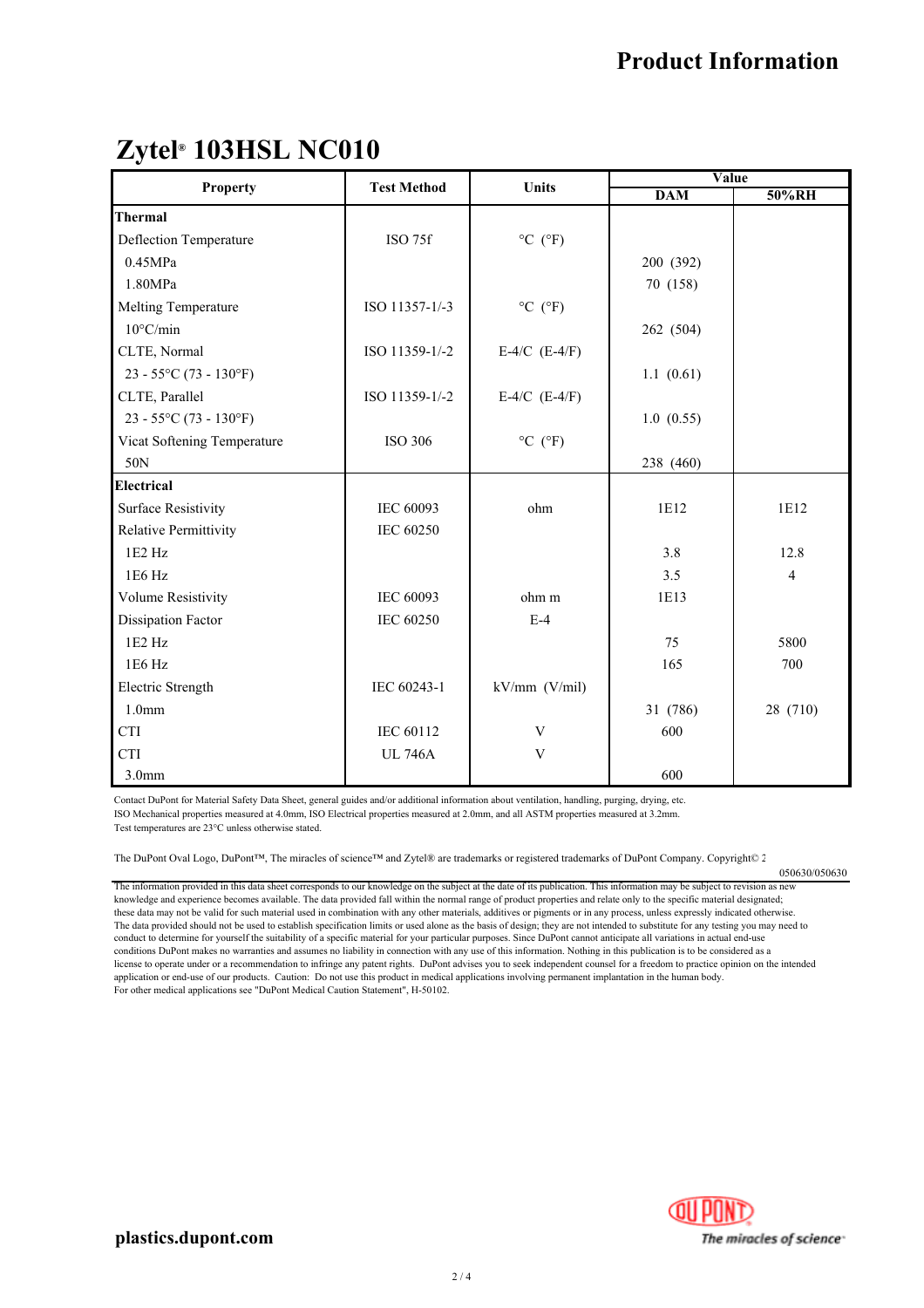## **Zytel**® **103HSL NC010**

| <b>Property</b>                       | <b>Test Method</b> | <b>Units</b>      | Value      |       |
|---------------------------------------|--------------------|-------------------|------------|-------|
|                                       |                    |                   | <b>DAM</b> | 50%RH |
| Flammability                          |                    |                   |            |       |
| Flammability Classification           | <b>UL94</b>        |                   |            |       |
| $0.71$ mm                             |                    |                   | $V-2$      |       |
| Oxygen Index                          | ISO 4589-1/-2      | $\frac{0}{0}$     | 28         |       |
| Glow Wire Flammability Index          | IEC 60695-2-12     | $\rm ^{\circ}C$   |            |       |
| $0.71$ mm                             |                    |                   | 850        |       |
| 1.5mm                                 |                    |                   | 960        |       |
| 3.0 <sub>mm</sub>                     |                    |                   | 960        |       |
| Glow Wire Ignition Temperature        | IEC 60695-2-13     | $\rm ^{\circ}C$   |            |       |
| $0.71$ mm                             |                    |                   | 725        |       |
| 1.5 <sub>mm</sub>                     |                    |                   | 725        |       |
| 3.0 <sub>mm</sub>                     |                    |                   | 725        |       |
| High Amperage Arc Ignition Resistance | <b>UL 746A</b>     | arcs              |            |       |
| $0.75$ mm                             |                    |                   | 200        |       |
| 1.5 <sub>mm</sub>                     |                    |                   | $>200$     |       |
| 3.0 <sub>mm</sub>                     |                    |                   | >200       |       |
| Hot Wire Ignition                     | <b>UL 746A</b>     | $\, {\bf S}$      |            |       |
| $0.75$ mm                             |                    |                   | 9          |       |
| 1.5mm                                 |                    |                   | 11         |       |
| 3.0 <sub>mm</sub>                     |                    |                   | 24         |       |
| <b>Temperature Index</b>              |                    |                   |            |       |
| RTI, Electrical                       | <b>UL 746B</b>     | $\rm ^{\circ}C$   |            |       |
| $0.71$ mm                             |                    |                   | 140        |       |
| RTI, Impact                           | <b>UL 746B</b>     | $^{\circ}{\rm C}$ |            |       |
| $0.71$ mm                             |                    |                   | 95         |       |
| 1.5mm                                 |                    |                   | 110        |       |
| RTI, Strength                         | <b>UL 746B</b>     | $^{\circ}{\rm C}$ |            |       |
| $0.71$ mm                             |                    |                   | 115        |       |
| 1.5 <sub>mm</sub>                     |                    |                   | 125        |       |

Contact DuPont for Material Safety Data Sheet, general guides and/or additional information about ventilation, handling, purging, drying, etc. ISO Mechanical properties measured at 4.0mm, ISO Electrical properties measured at 2.0mm, and all ASTM properties measured at 3.2mm. Test temperatures are 23°C unless otherwise stated.

The DuPont Oval Logo, DuPont™, The miracles of science™ and Zytel® are trademarks or registered trademarks of DuPont Company. Copyright© 2

050630/050630

The information provided in this data sheet corresponds to our knowledge on the subject at the date of its publication. This information may be subject to revision as new knowledge and experience becomes available. The data provided fall within the normal range of product properties and relate only to the specific material designated; these data may not be valid for such material used in combination with any other materials, additives or pigments or in any process, unless expressly indicated otherwise. The data provided should not be used to establish specification limits or used alone as the basis of design; they are not intended to substitute for any testing you may need to conduct to determine for yourself the suitability of a specific material for your particular purposes. Since DuPont cannot anticipate all variations in actual end-use conditions DuPont makes no warranties and assumes no liability in connection with any use of this information. Nothing in this publication is to be considered as a license to operate under or a recommendation to infringe any patent rights. DuPont advises you to seek independent counsel for a freedom to practice opinion on the intended application or end-use of our products. Caution: Do not use this product in medical applications involving permanent implantation in the human body. For other medical applications see "DuPont Medical Caution Statement", H-50102.